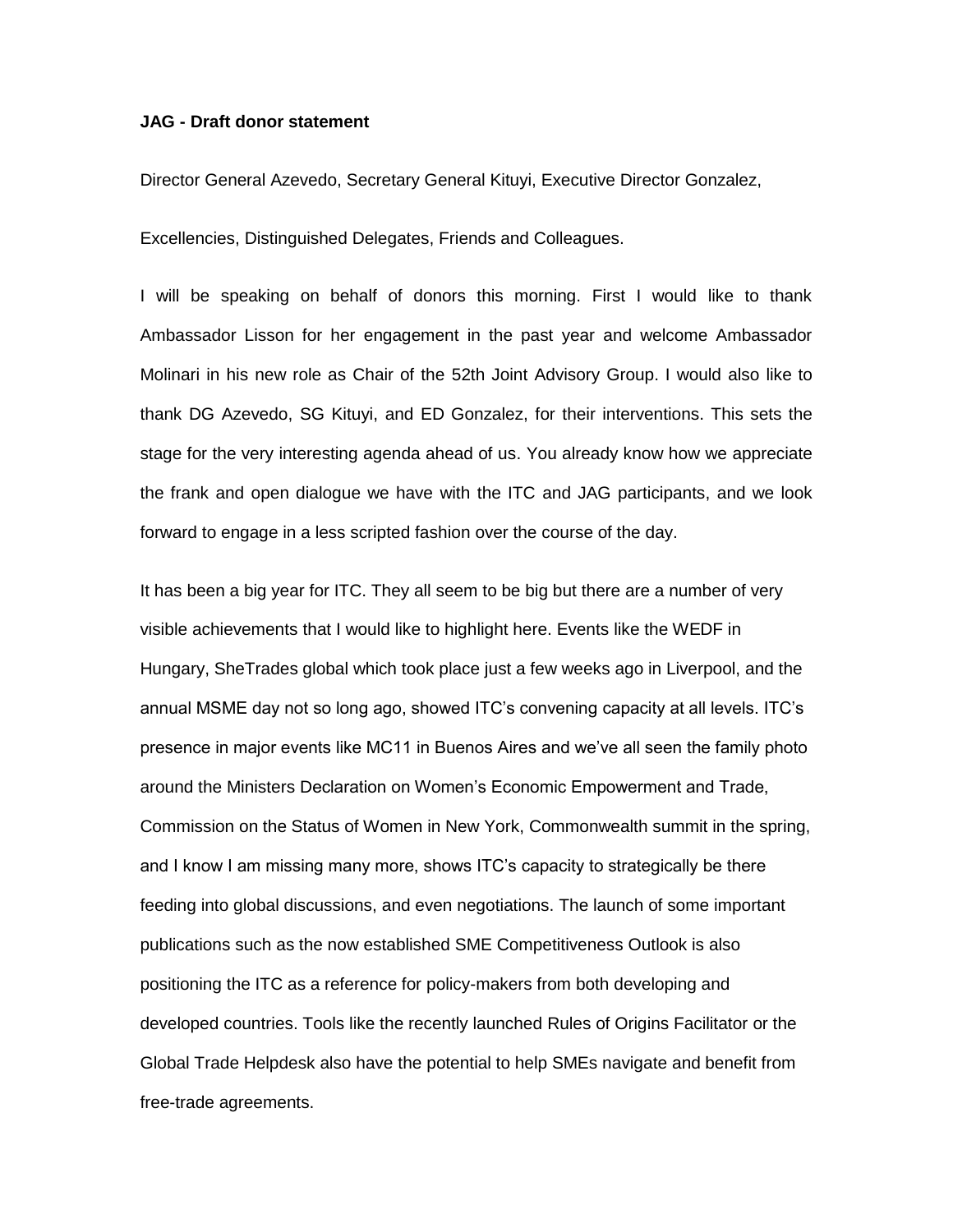As I was preparing this intervention, I revisited some founding documents from half a century ago when the GATT and UNCTAD established the working arrangements for the newly established ITC. Back then, the JAG was a forum for experts in the field of export promotion to advise on the annual programme of the organization. Things have changed over time, and I doubt that many of us have the sort of expertise to advise on the specifics of trade promotion. But thanks to documents like the Annual Report and Annual Evaluation Synthesis Report, we still have a chance to hold a wider reflection on where the ITC is going, draw some lessons learned, and understand what's coming next.

Looking at the annual report, I have to say my favorite page is the one with the iceberg on the other side of the cover page. All the high-profile elements that I just mentioned are the tip of the iceberg, but as we can see a lot more work, deeper work, very meaningful and transformative work is being done, which we don't always see that prominently but matters just as much. From a donor perspective what is under the sea is what we are looking for, as we strive for long-term sustainable results. What we see in the report for all 6 focus areas shows effective delivery of programming, with clear outcomes achieved as a result of the activities conducted by ITC and its partners.

The Annual Evaluation Summary Report shows relevance and effectiveness of the work done, but fleshes out many challenges, including the sustainability of very well-delivered interventions, calling for adaptation to local conditions, securing local ownership, securing the right partner and allowing sufficient time for support. These are all key for genuine change and ultimately for the success of the 2030 Agenda for Sustainable Development.

In a context where resources are scarce and choices have to be made in terms of projects and programs, evaluators and donors are very much aligned when